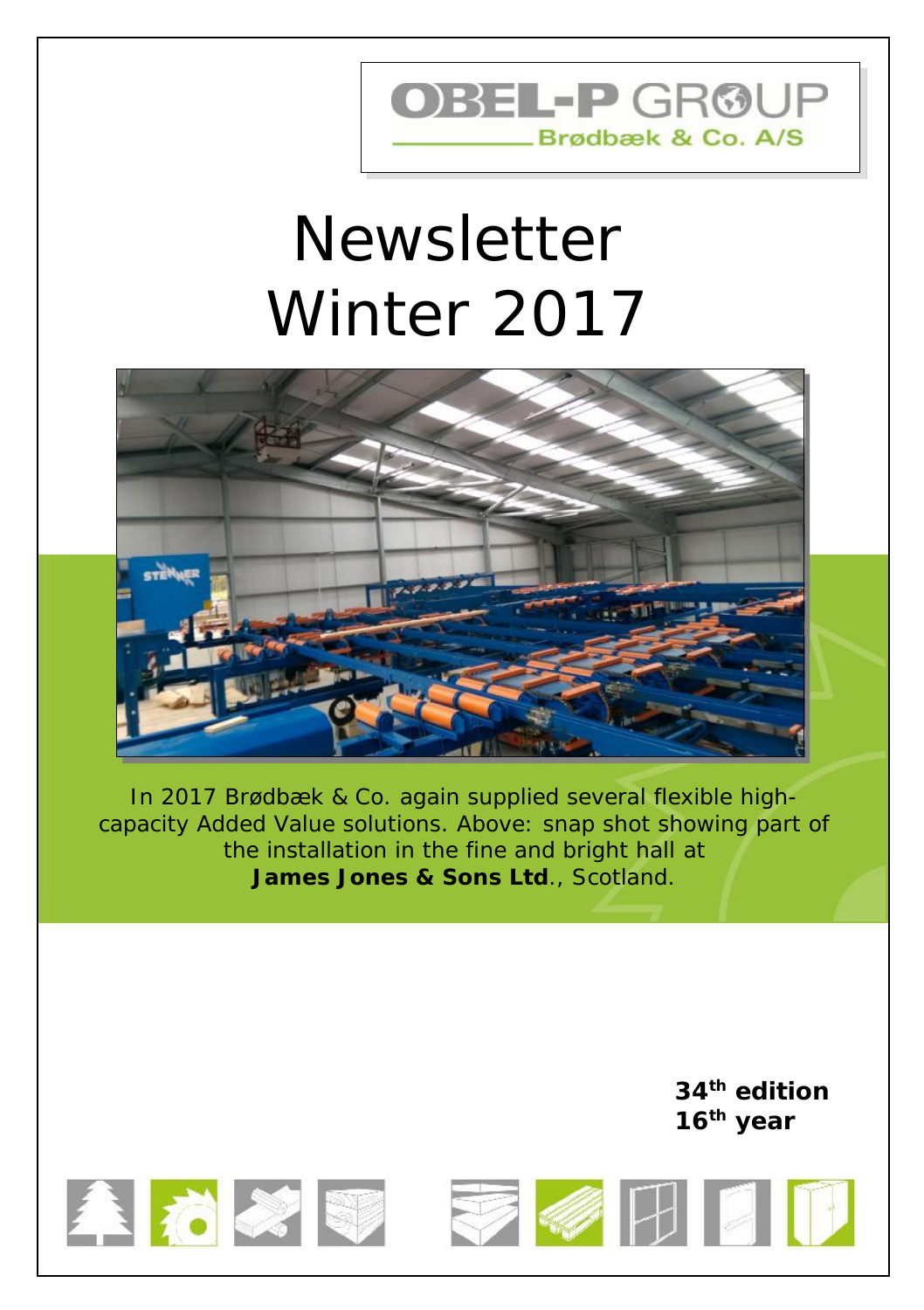#### *NEWSLETTER*

Vonge, winter 2017

Winter is upon us – welcome to Brødbæk & Co.'s latest Newsletter.

For several decades, we maintained our market position, but this year our position was strengthened even further. Upon the British resolution regarding Brexit, several Irish customers realized the need for further efficiency improvements, with a view to compensate for the loss of competitiveness, which the 20% weakening sterling has caused.

This has been a contributory factor in our 3 comprehensive orders from Ireland earlier this year – thus 2018 will be an Irish Spring for Brødbæk & Co.

A number of new project orders contributed to the staffing increase in our engineering and design department, and to the increased collaboration with strategic subcontractors in order to meet the increased demand for equipment.

A quick overview of the headlines of this issue:

- *Coolrain Sawmills Ltd., Ireland ordered a tray sorting line for sideboards, comprising layer crosscutting & stacking and a complete pack handling system - p. 4 for more info*
- *Murray Timber Ltd., Ireland placed an order for a de-stacking, re-sawing, bundling and stacking facility for boards and timber battens - read p. 5*
- *We received an order from Laois Sawmills Ltd., Ireland for delivery of a new sawmill – more about this business p. 7*
- *Commissioning of two large high-capacity lines for de-stacking, re-sawing, incising, bundling, crosscutting, stacking, strapping of ¼, ½ and full packs is ongoing at James Jones & Sons Ltd., Scotland – more p. 8*
- *News in brief – delivery of a tray sorting line for main products,*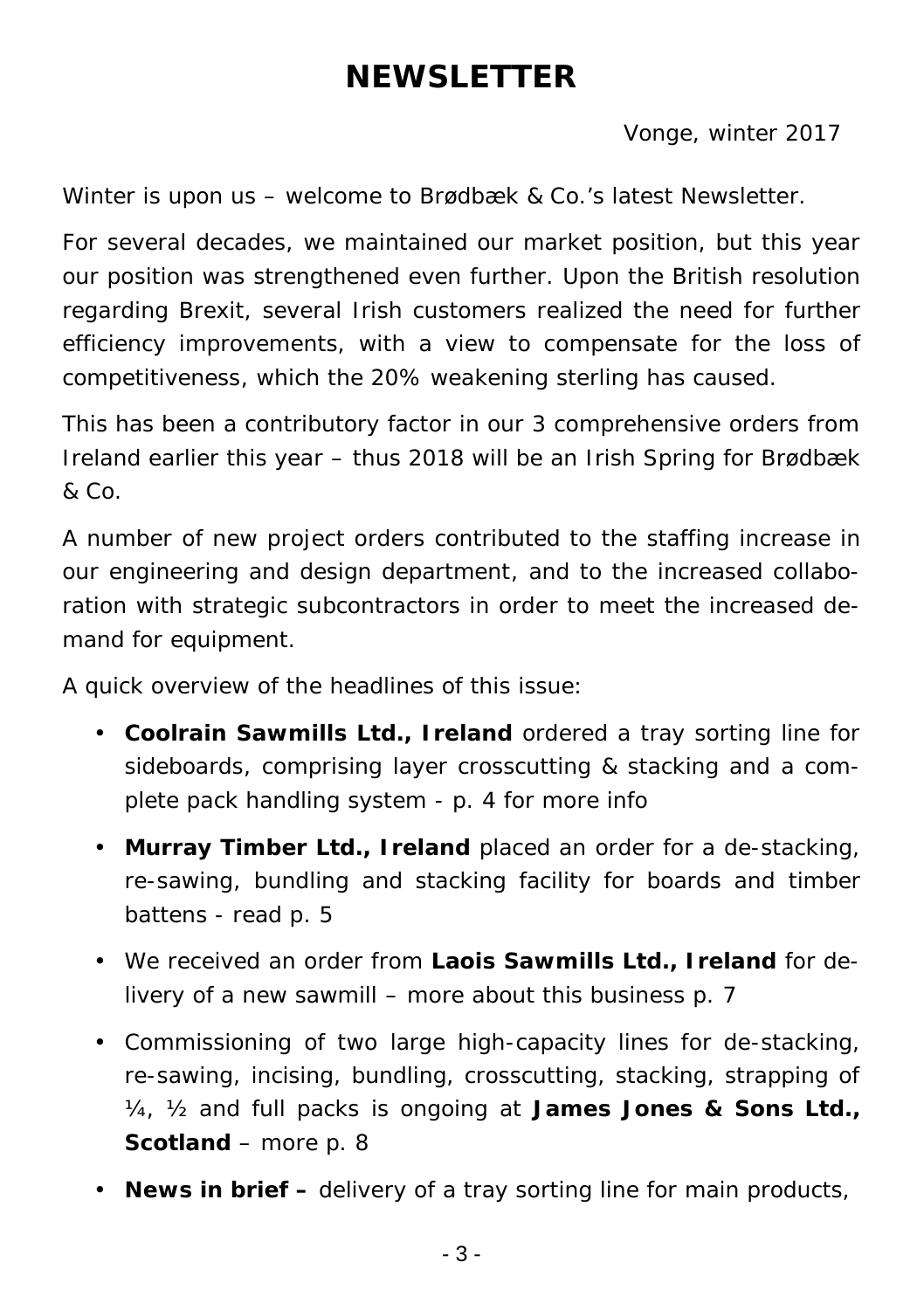*including crosscut & stacking at Rold Skov Savværk A/S, Denmark – p. 9*

*Automated in- feed for the re-saw line for short products completed at Woodfab Timber Ltd., Ireland – more p. 10*

*In-house affairs – new colleague at Brødbæk & Co. – be informed p. 10*

*2 new films from Brødbæk & Co. – p. 12.*

Enjoy your reading!

#### *COOLRAIN SAWMILLS LTD., IRELAND*

Since our first delivery 1998 to *Coolrain Sawmills Ltd.* at Coolrain, Central Ireland, we have delivered several installations to *Coolrain Sawmills*, including a complete saw line with a 4 arbor saw in 2002.

Throughout the years, in cooperation with *Coolrain Sawmills*, we have added to & optimized the facility with 3D scanning before the chipper canter for recovery improvement. Recently we installed a new and faster multi-rip saw for increased capacity.

*Coolrain Sawmills Ltd.* was founded in 1984.

Products are mainly packaging timber, fen cing products and construction timber, which are delivered in Ireland & the UK.

*Coolrain Sawmills* is dedicated to responsible forestry, and the wood is FSC-certified.

The most recent investment step became

reality at the LIGNA show in May, where both parties signed the contract for a tray sorting system. Comprising of lines for both short and long side boards, layer crosscutting & stacking and pack handling line. This installation will ensure quality sorting and reduce the labor costs.

The *Coolrain* line operations are:

*BCO Speed Feeder* for single piece feeding of up to 120 boards/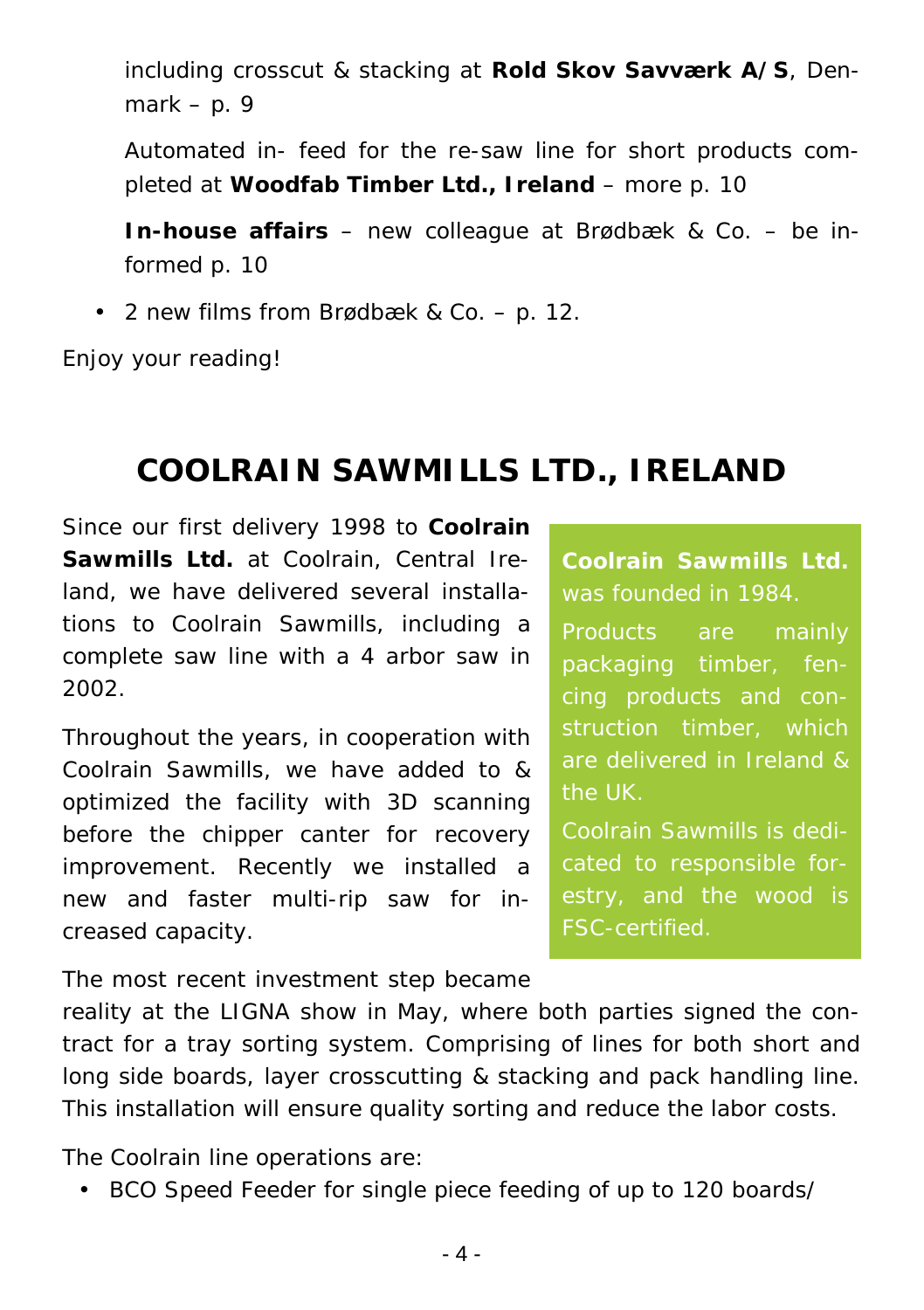*min.*

- Full-face scanning of boards
- 7 trays for sorting of pallet boards and in parallel with them another 7 trays for boards up to 3.0 m long. A common emptying conveyor for both sorting systems
- Multi-crosscut saw *BCO 4/50* for layer crosscutting
- Stacking machine with 1 fair end
- Complete pack handling system with insertion of bearers and strapping of bearers to the pack.

This line will release 8 employees from monotonous hard routine of sorting and stacking boards.

With this improvement and an increased production capacity *Coolrain Sawmills* will be in a strong position for a long time to come.

Manufacture of the machinery has started, delivery is scheduled for February, and installation & commissioning during May 2018.



*Above: Signing of the contract during the LIGNA show. Below: Layer crosscut saw for in our production facilities.*



### *MURRAY TIMBER GROUP LTD., IRELAND*

Since 1993 *Murray Timber Group Ltd.* have been manufacturing on six considerable lines from Brødbæk & Co. Actually, all machinery be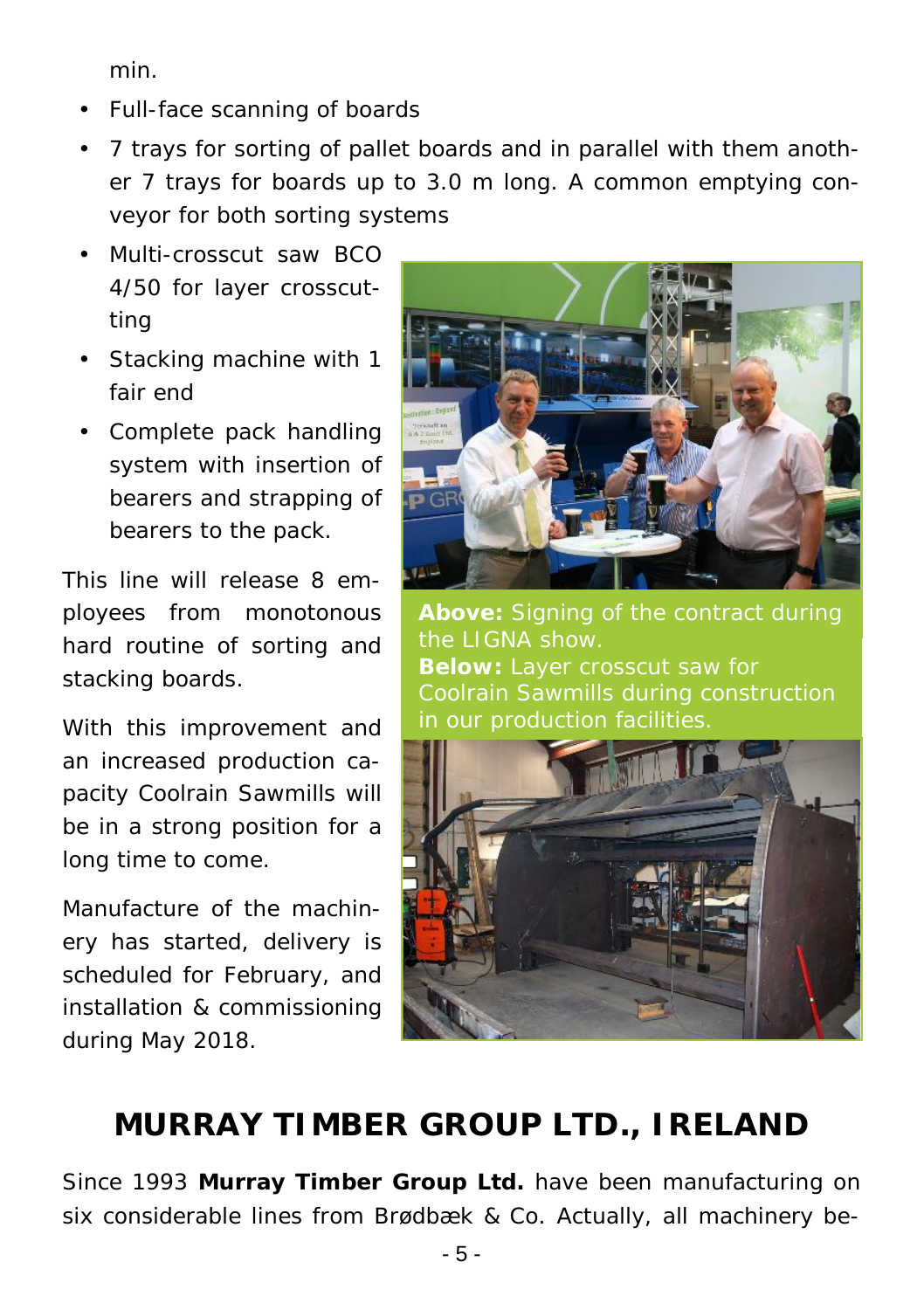fore and after the large USNR- sawmill line is by Brødbæk & Co. – a conclusion we've drawn with pride.

With a view to replacing some manual operations carried out on several small lines, *Murray Timber* last spring placed an order for an exciting solution for de stacking, re-sawing, bundling and stacking.

The *Murray Timber* facility includes:

- De-stacking of packs with stick collection
- Bundling prior to re-sawing
- 5- headed horizontal band saw (customer delivery)
- Bundling and strapping of boards, battens etc. after re-sawing

*Murray Timber Group Ltd.* is a family owned sawmill, founded in 1977. Production facilities include Ballon and Ballygar, which annually convert more than 1.000.000 m3 logs, which consequently makes it one of the major sawmill companies in Ireland. The all-round product range comprises construction timber. packaging timber and fencing products, export amounts to over 66%.

- Stacking line with 2 fair ends for increased stacking capacity of main products
- Stacking line with 1 fair end for stacking from off center splitting of products (by a vertical band saw)

We are well under way with the fabrication of the machinery; delivery and commissioning is scheduled to enable production start ear-



ly 2018, when the fencing View of a total of 6 stick magazines Iy 2018, when the fencing View of a total of 6 stick magazines<br>season starts. *Nurray Timber's new line for one of the stacking machines for*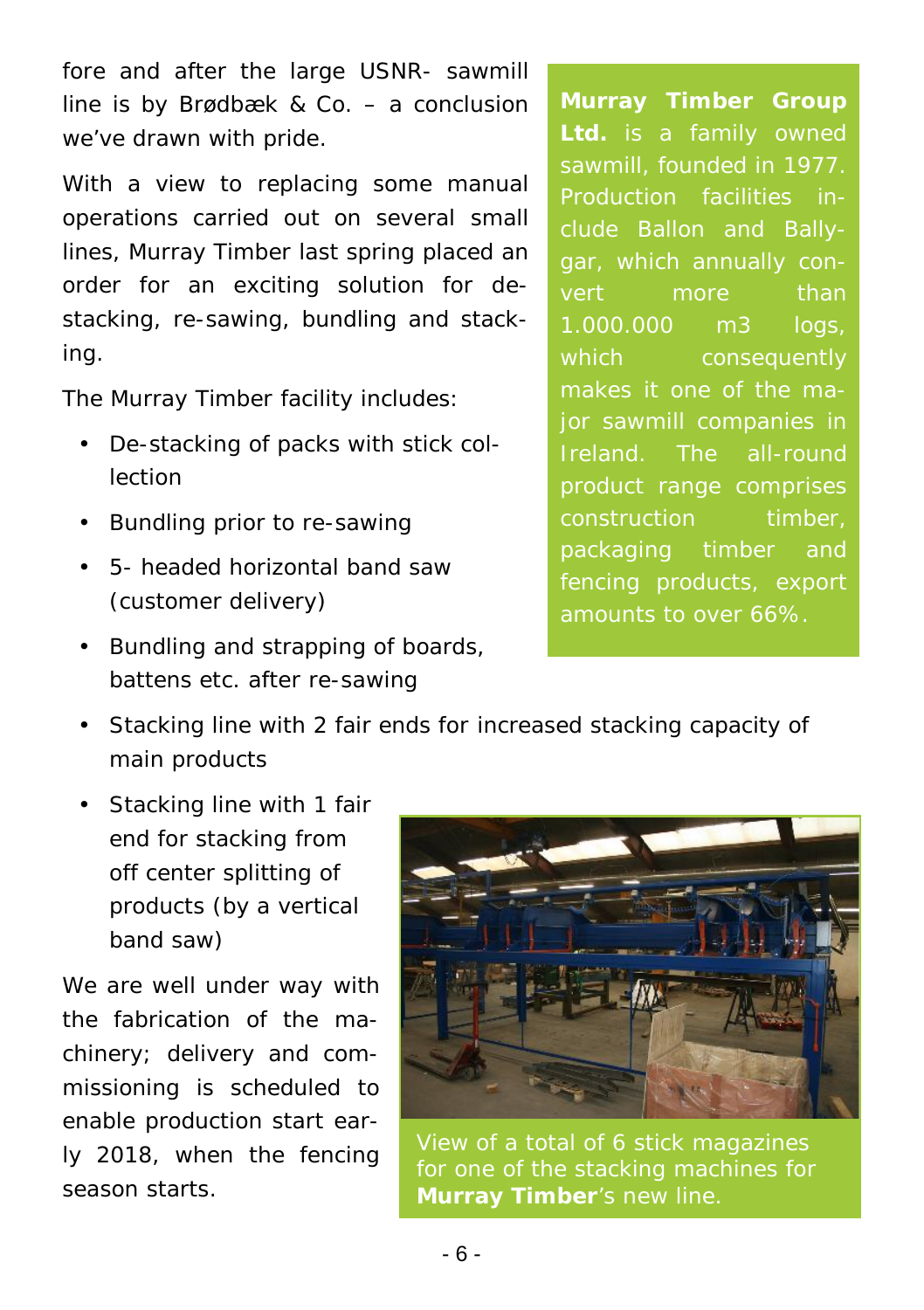#### *LAOIS SAWMILLS LTD., IRELAND*

Last but not least in our Irish topic in this issue, we report on a large project for *Laois Sawmills Ltd.*, Portlaoise, Ireland.

Two decades after the delivery of a complete sawmill for *Laois Sawmills,* this summer we finalized the project development of a new, complete sawmill.

The *Laois* facility will include:

- Infeed for saw line incl. log deck and *Stepfeeder* for 22 logs/min.
- Saw line with 3D-scanning, chipper canter No. I type BCO 500, 4-arbor saw BCO 3-400 R1/L1 for 0-2-4-6 side boards and core products, multi crosscut saw for cants BCO 2/200, refurbishing existing chipper canter

At *Laois Sawmills Ltd.* - 42 employees - 100.000 tons logs are converted on a yearly basis. The allround production range comprises more than 500 item numbers within fencings and others for aging timber and construction timber. *Laois Sawmills* is an active member of the FSC - Forest Stewardship Coun cil.

No. II, and new 2-arbor multi-rip saw type BCO 700/200.

- Edging line including a "S"-type singulator and edging machine type BCO 800/60 with 3 movable blades
- Expansion of existing tray sorting line from 7 to 9 trays
- Layer crosscut & stacking line with 2 fair ends
- Refurbishment of existing layer crosscut & stacking line, and added a new multi-crosscut saw type BCO 4/125 for



*Chipper Canter BCO 500 similar to the one for Laois Sawmills Ltd.*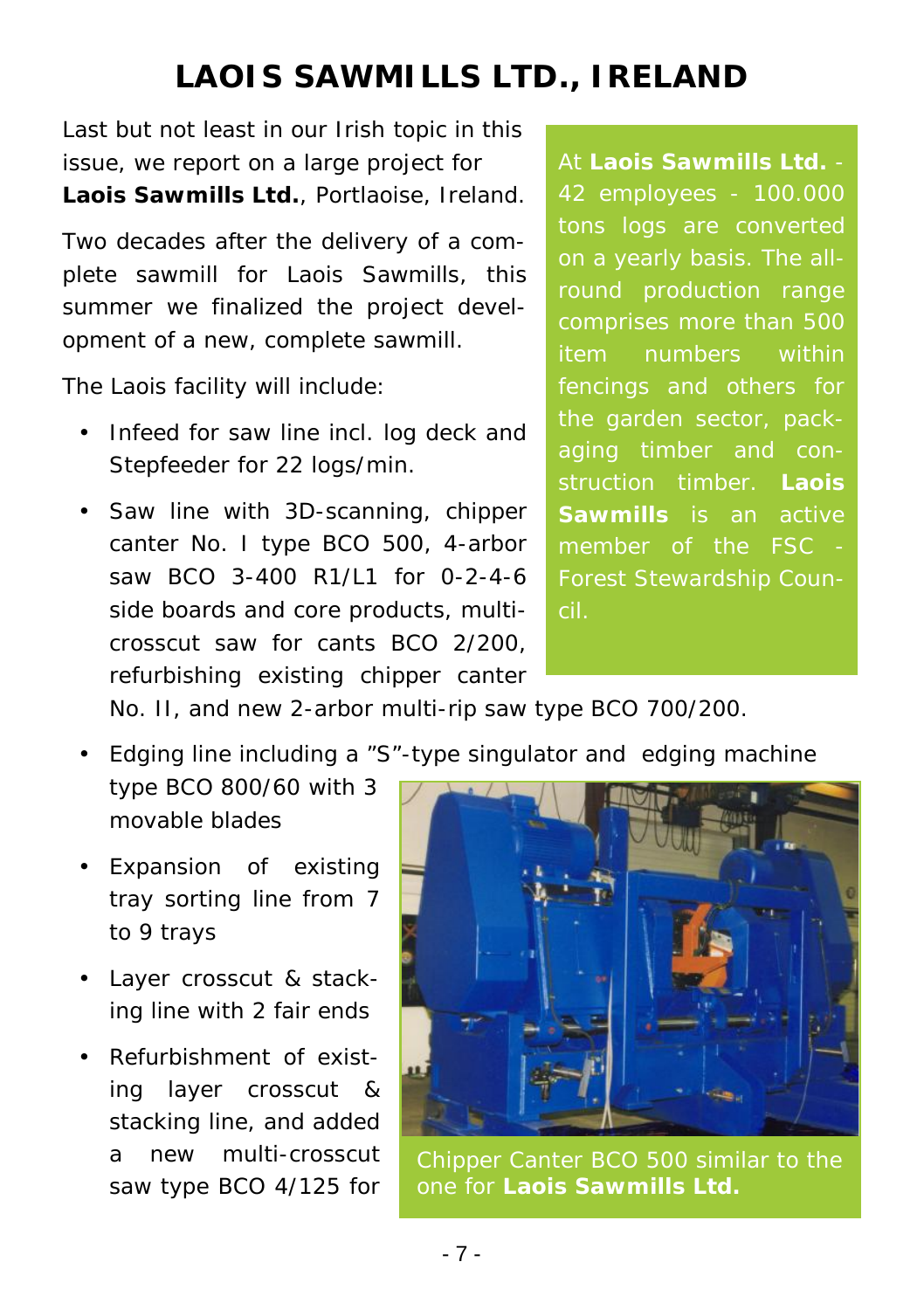layer cutting

Complete with full waste handling system.

The installation will be completed in stages, to ensure continuity of production. In fact, besides the summer break, the project execution will only involve a shutdown for 2 weeks.

All equipment will be delivered over the summer 2018. The installation to be finished during the autumn, and the line must be ready for pro duction by winter 2018. The production will be increased for full capacity with the optimisation of the lines during spring 2019.

## *JAMES JONES & SONS LTD., SCOTLAND*

In our previous Newsletter we reported on a project at *James Jones &*

*Sons Ltd.* for two major lines for their branch in Lockerbie, Scotland.

The large installation took place during the spring/summer and commissioning is ongoing.

We are pleased to let you have an impression of the installation in Lockerbie through some snapshots and a brief summing-up.

Line **A,** a resaw-line incl. horizontal band saws, bundling, stacking and pack handling system.

Line **B** is considerably larger and comprises of vertical band saws, incising, bundling, crosscutting, stacking and a comprehensive pack handling system.

 $\text{Line A} = \text{in } \text{hri } \text{ef}$ 

 Infeed of packs coming from the saw line

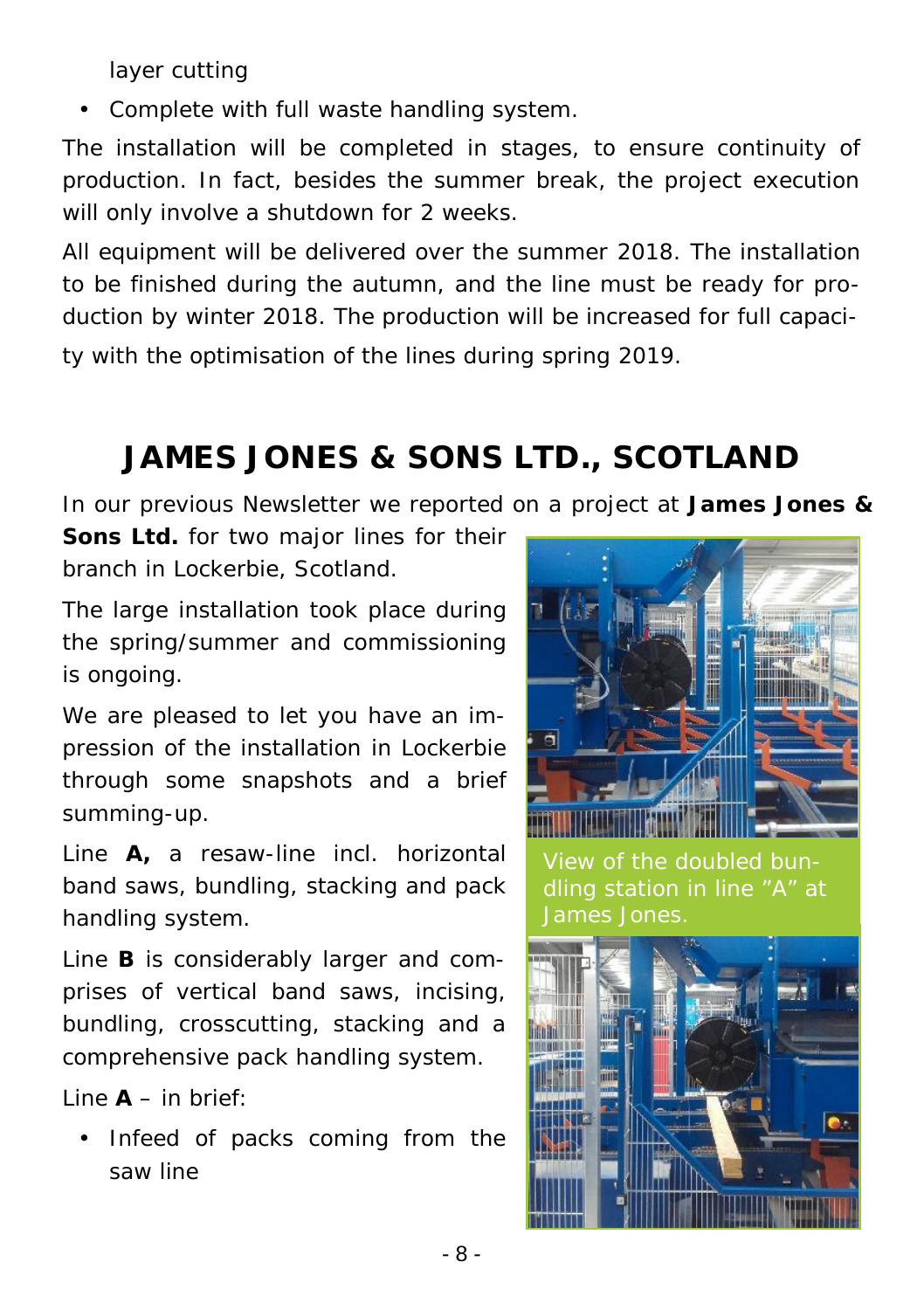- Crosscutting of blocks in half
- Group of 5 horizontal band saws (customer delivery)
- 2 high-capacity stacking lines, each with double strapping of bundles
- Automated pack handling line with strapping of bundles,  $\frac{1}{4}$  pack formation into ½-packs, insertion of bearers, and collation of ½ packs into full packs, insertion of bearers and strapping of full packs.

 $Line B - in brief:$ 

- Double infeed, tilt hoist and stick collection. Vertical band saw and Incisor
- 2 layer crosscut & stacking lines with incoming bundles of products prior to crosscutting
- Automated pack handling system with insertion of bearers and strapping of bearers to the pack
- An additional pack handling line, similar to line **A**.



*One of the two layer crosscut- & stacking lines (line "B") at James*

A presentation video of these very exciting installations will be in the making this coming spring.

#### *NEWS IN BRIEF*

*Rold Skov Savværk A/S*, Denmark, is one of our regular customers for many years. In 1990, we delivered our very first complete sawmill to *Rold Skov Saværk*.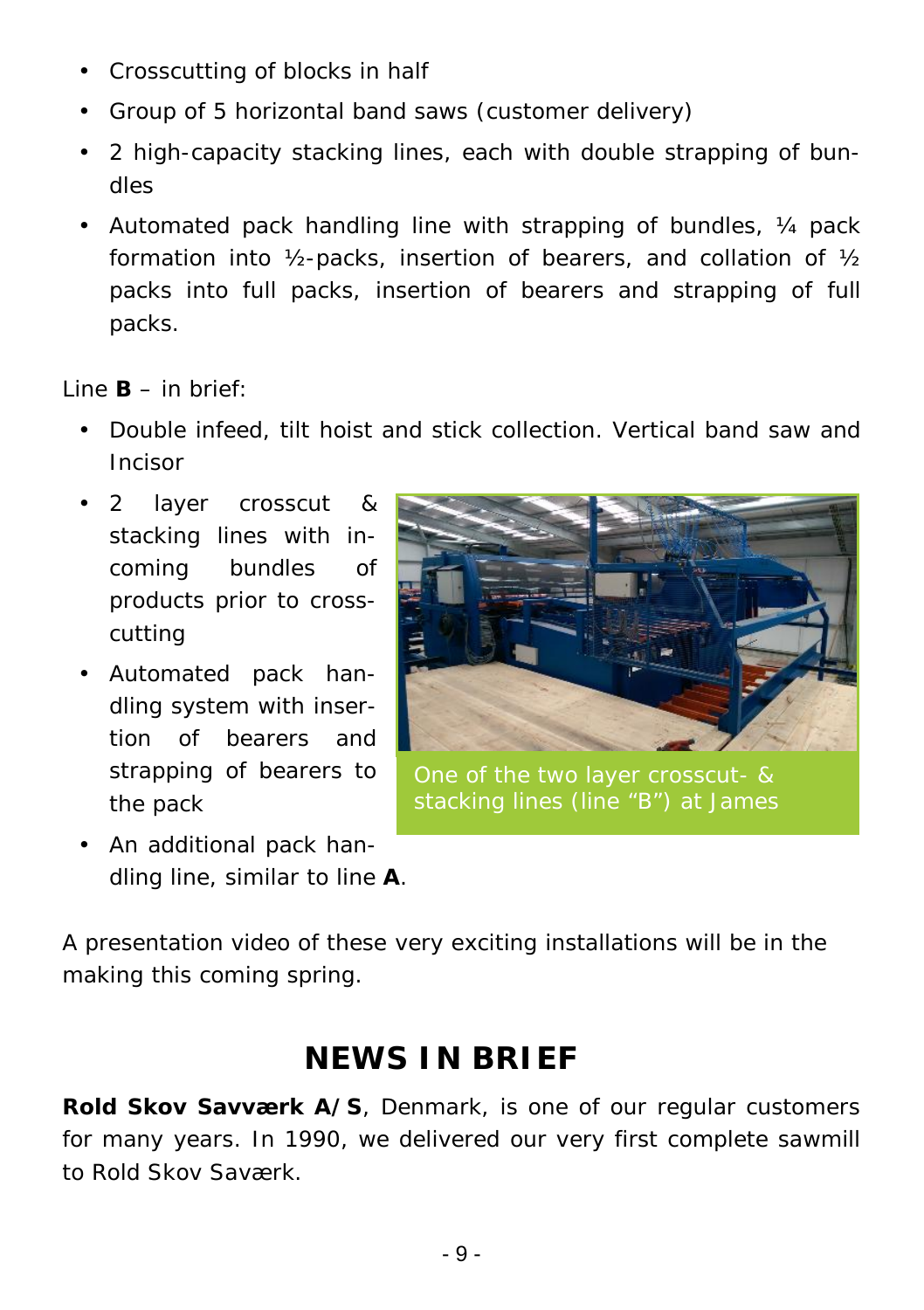In 2016, the company found the need for an offline sorting system for their main products, and this summer we delivered, installed and commissioned a complete sorting facility including measurement of boards, 6 trays with carpet layers, emptying conveyor to feed into the multi-head crosscut saw and stacking line.



*Savværk A/S*

Do not hesitate to order video No. 65 of this installation. See p. 12

Previously, in 2014 Brødbæk & Co. A/S delivered a complete sawmill to

*Woodfab Sawmills Ltd.*, Ireland; one year later, 2015 *Woodfab* installed a complete re-saw line for fencing products from Brødbæk & Co. A/S.

This summer we delivered a solution for an automated infeed for an additional resaw-line for short products.



*At Woodfab Timber Ltd.: the infeed for the resaw-line for short products*

#### *New Managing Director*

December 2016 Rolf Overgaard joined the Obel-P Group as Managing Director. Rolf's previous position was Managing Director for Austrian *Haas-Meincke*, a project sales company, designing and manufacturing equipment for the industrial bakery business worldwide.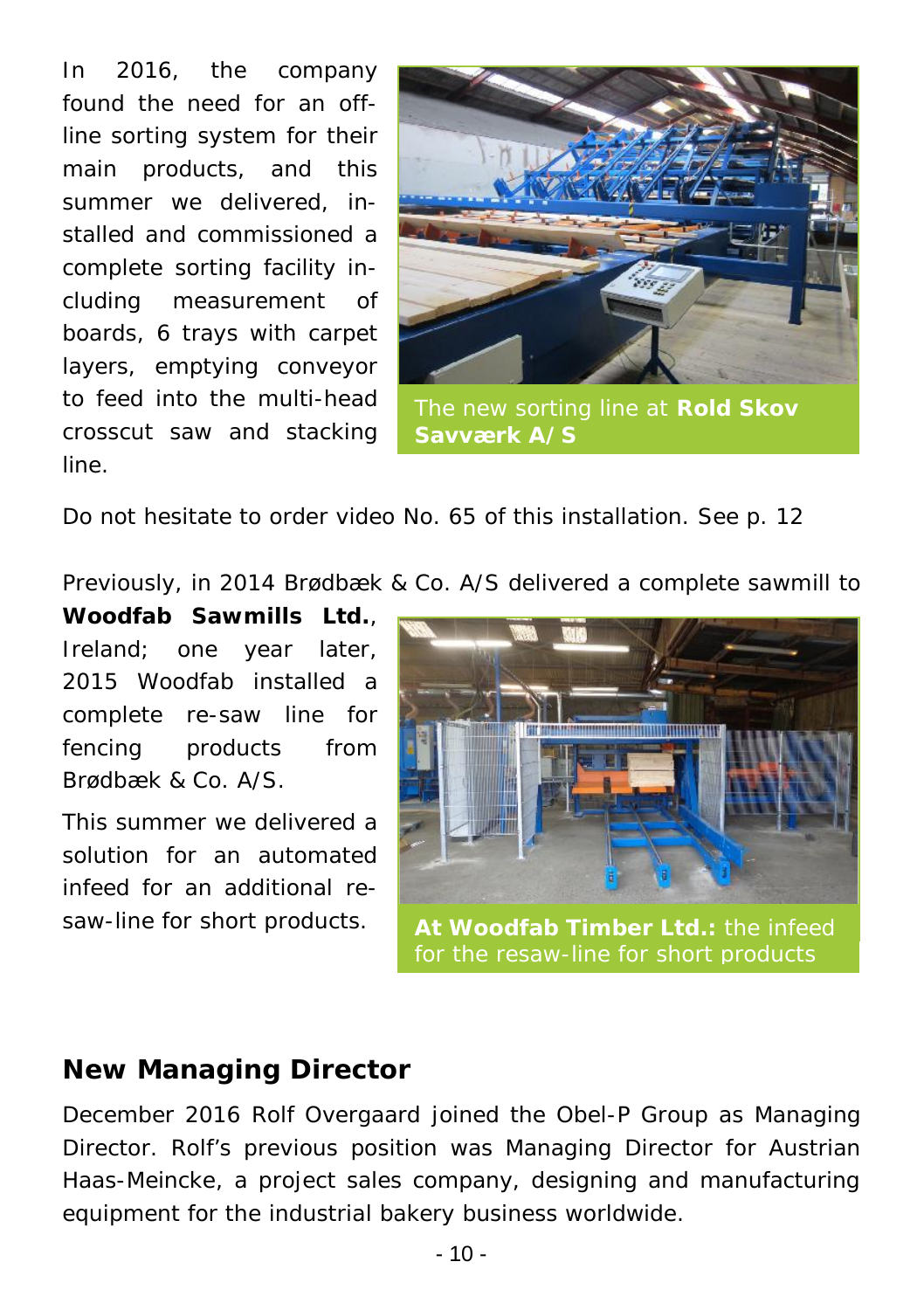Prior to *Haas-Meincke*, Rolf has worked in various operational management positions in the wind turbine industry, also *Siemens* within the supply chain.

Rolf's solid and in-depth experience will benefit the Obel-P Group of companies in our work with optimising our production strategy, including the supply chain, and project execution.

To further strengthen the growth at Brødbæk & Co., the Management is carried out by Leif S. Dam regarding the commercial business, and Rolf B. Overgaard with a view to technical operations.



Rolf reports:

"Throughout 2017 our company is fully focused on accommodating the increasing demand in the market.

We have already implemented the following:

- Strengthening and increasing our skills across the organisation and implementation of new quality control processes, focusing on customer's need from design phase to handing over to manufacturing, in order to ensure that all agreed capacities and functions are observed.
- Outsourcing a number of components and parts at carefully & strategically selected suppliers in order to increase our production capacity considerably.
- Attach major priority to testing and performance tests as far as possible on all machines, before they leave the plant, and in that way, optimise our installation process on site."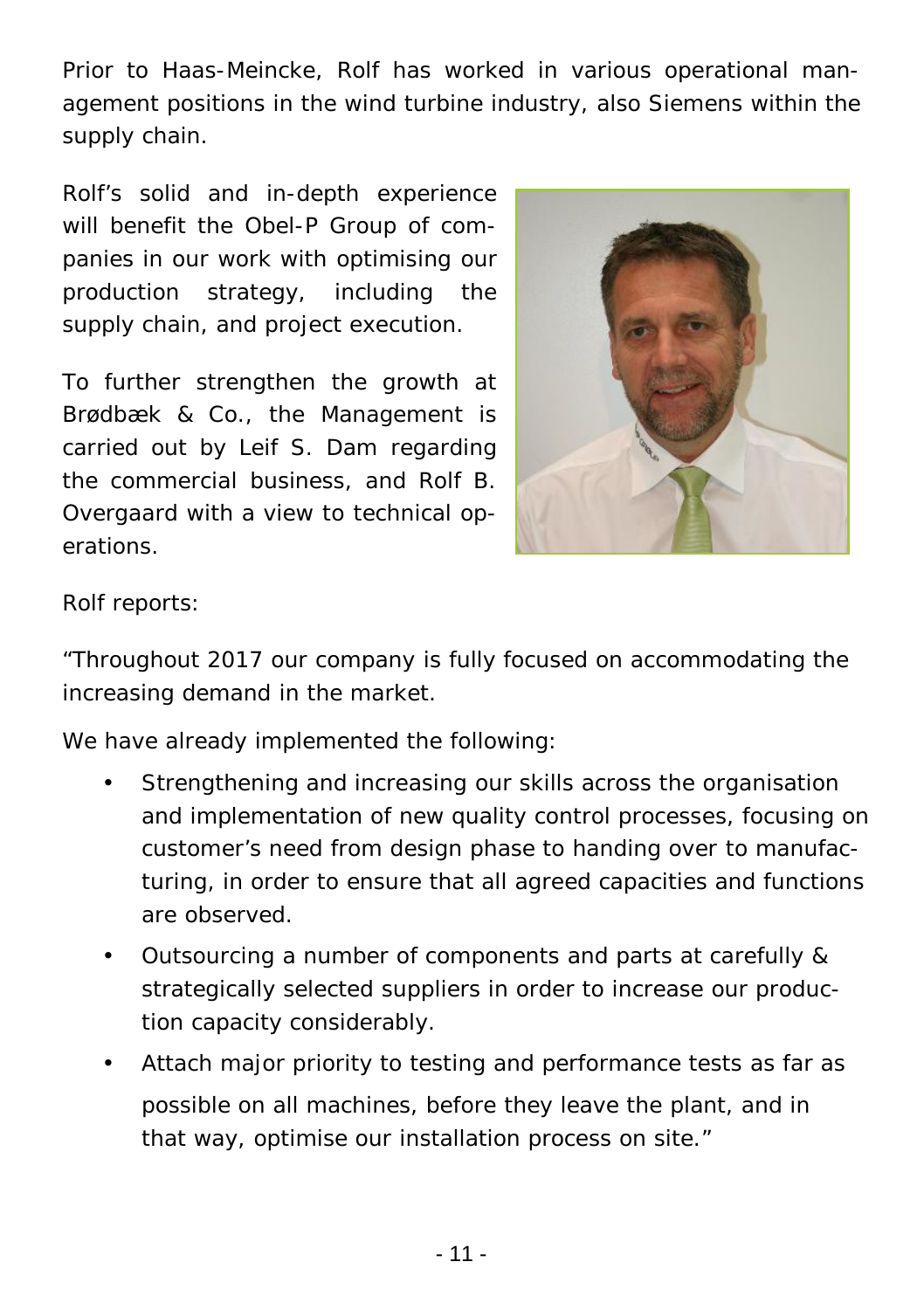#### *Service telephone*

We have experienced an increasing interest from our customers with a view to contact our service team, and to accommodate this request we have increased our service telephone staffing outside working hours. Please call  $+45$  21.62.31.04 and follow the directions.

Your daytime contacts are:

| For mechanical parts: Joel Golan |                  | $\boxtimes$ : jg@brodbaek.dk |
|----------------------------------|------------------|------------------------------|
| For electrical parts:            | Thomas Thulstrup | ⊠: tt@brodbaek.dk            |

#### *Christmas holidays*

At Brødbæk & Co. A/S our office will be closed for holidays from 22<sup>nd</sup> December to 1<sup>st</sup> January 2018, inclusive.

#### *BRØDBÆK & CO. FILMS*

We have completed 2 current presentation videos featuring our new installations. Below, please find our updated film list.

New presentation films are:

- **No. 64 -** *Thomson Sawmills Ltd.,* **England.** An all-round added value line consisting of de-stacking of packs, 2+5 horizontal band saws, a twin vertical band saw, a unit for post pointing, bundling, stacking, insertion of bearers and strapping of bearers to the finished packs.
- **No. 65 -** *Rold Skov Savværk A/S, Denmark*. Complete tray sorting line for main products including measurement of the boards, 6 trays with carpet layers, emptying conveyor to feed into the multi-head crosscut saw and stacking line.

Please use the list to order your CD's **free of charge** – just fill in the list and e-mail it to:

*: sales@brodbaek.dk*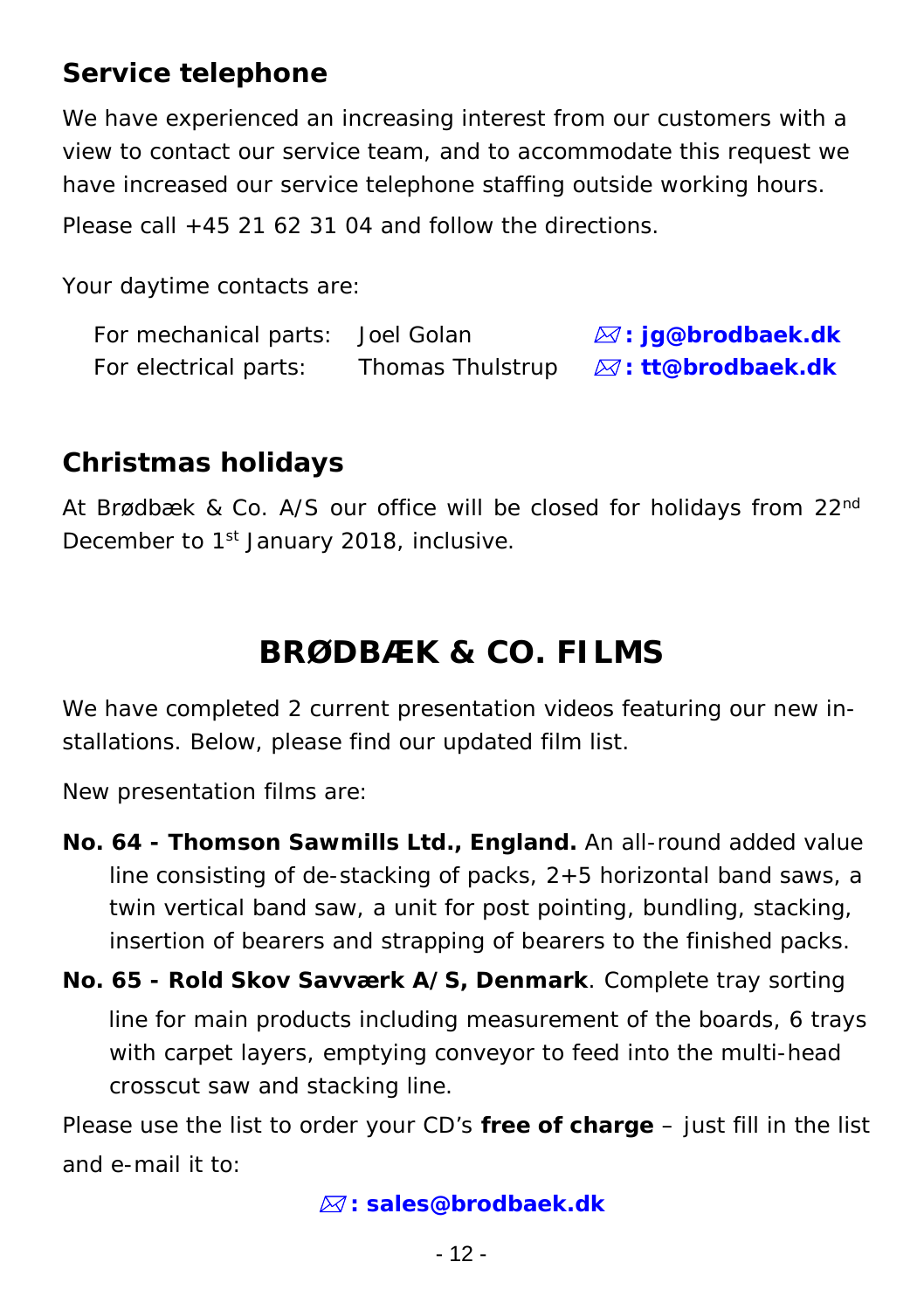If you prefer the download option, online through *WeTransfer*, please let us know – it's quick & easy.

In case you prefer to receive the CD videos by ordinary mail we will be pleased to take your request.

*We send our readers our best wishes for a Merry Christmas and a happy and prosperous New Year.*

Our best regards,

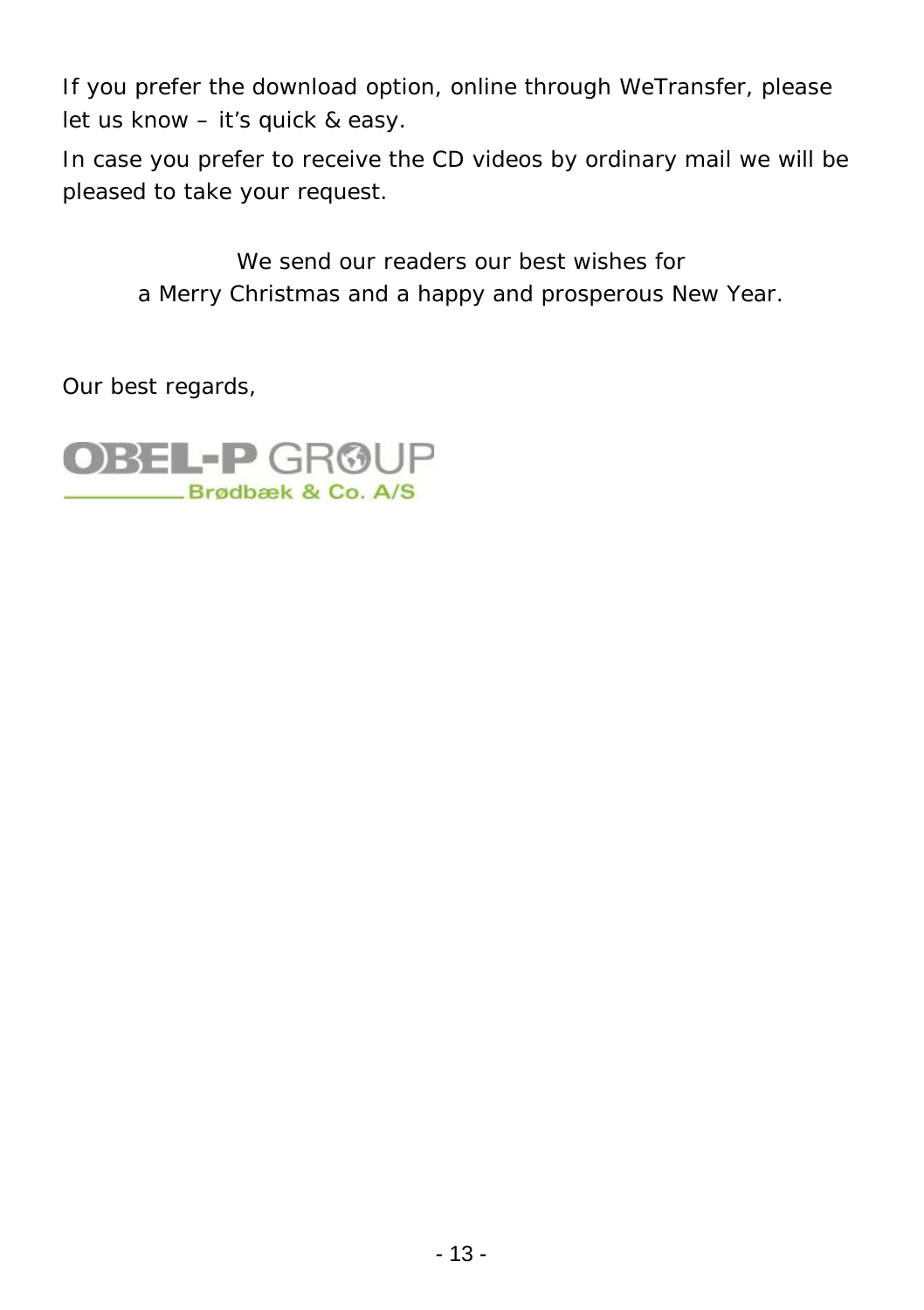# *Wood Technology:*



*www.brodbaek.dk sales@brodbaek.dk*





*www.obelp-automation.dk sales@obelp-automation.dk*





*www.aagaard-systems.dk mail@aagaard-systems.dk*